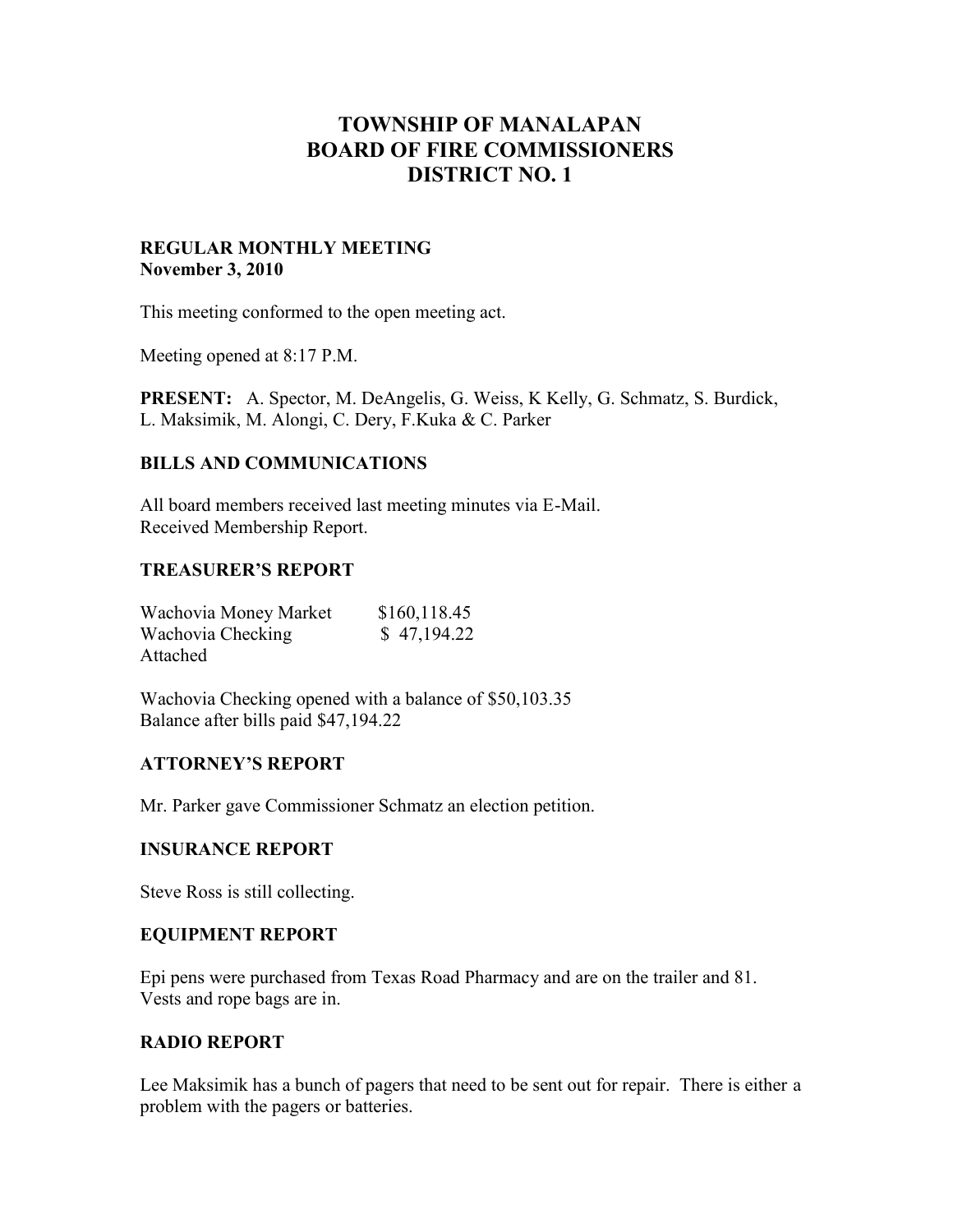## **CHIEF'S REPORT**

No report.

## **TRUCK REPORT**

26-1-80 – Fire & Safety was here yesterday and repaired pump valve. Generator is out of service. Have been trying to call Harrison and cannot get through.

## **ASSOCIATION REPORT**

Mike Alongi has been working with Tom Muh on all computer issues (VPS and Cisco), setting up the 3 new laptops, etc.

The Iamresponding computer was fried and has been replaced with Commissioner Spector's old laptop.

Mike has given Tom a priority list for the IT work.

Mike asked about the paving of the Main House and about getting ceiling fans for the Main House.

Mike asked about the security cameras at the Satellite. Commissioner Schmatz to look into this.

Mike would like to have the ceiling tiles replaced in the Main House and is working on pricing.

## **TRUSTEES' REPORT**

No report.

## **OLD BUSINESS**

See attached.

#### **NEW BUSINESS**

Commissioner DeAngelis made a motion to pay all vouchers; this was seconded by Commissioner Kelly. All voted aye.

Commissioner Schmatz made a motion not to exceed \$3,100 to purchase Sidewinder Stabilization Jack kit with bag; this was seconded by Commissioner Kelly. All voted aye.

Commissioner Schmatz made a motion for \$2,010 to purchase 3 First Responder & Rescue Kits for the Chiefs' cars; this was seconded by Commissioner Kelly. All voted aye.

Commissioner Schmatz made a motion not to exceed \$3,000 to purchase 3 large Grenade Extinguishers; this was seconded by Commissioner Weiss. All voted aye.